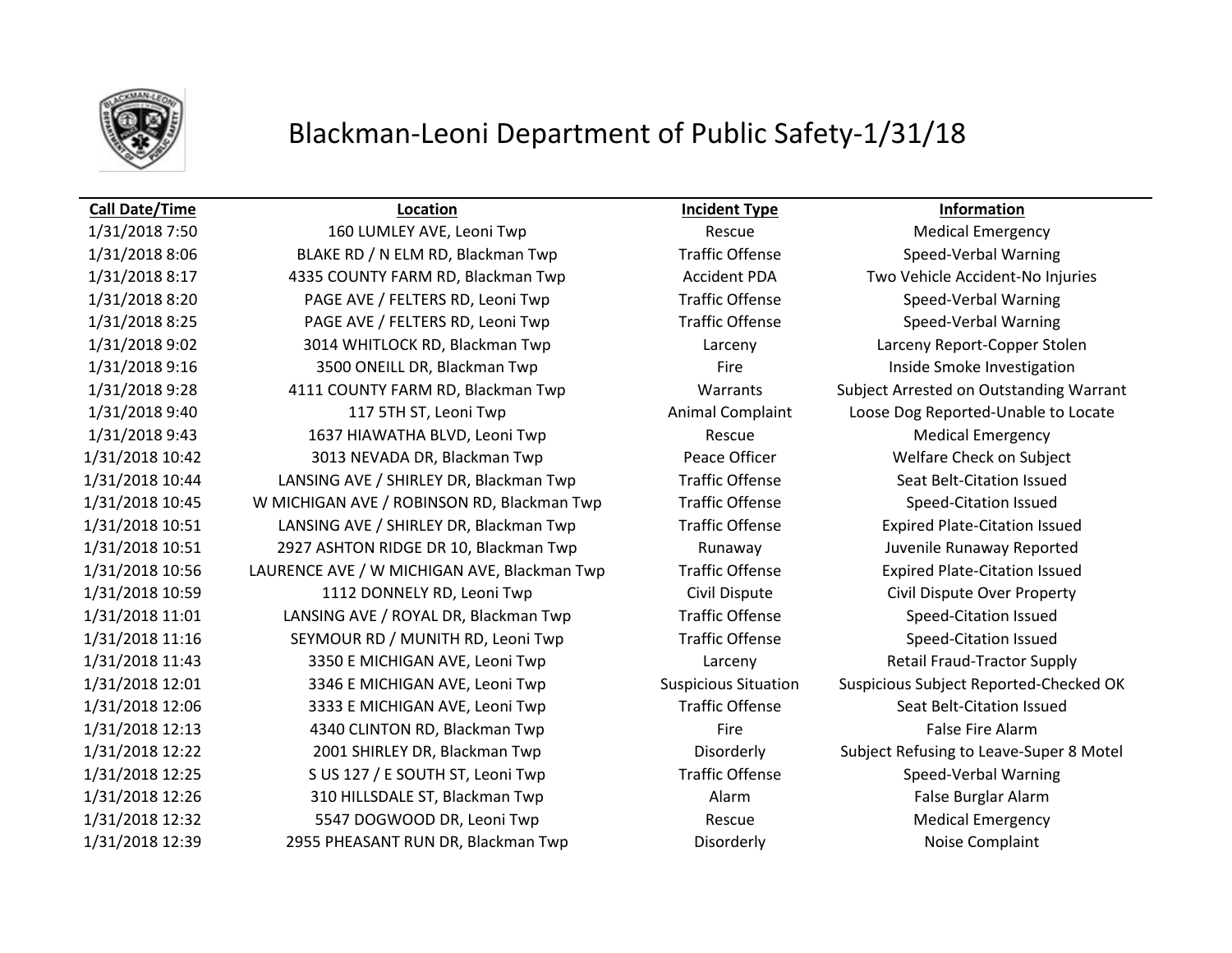

# Blackman-Leoni Department of Public Safety-1/31/18

### **Call Date/Time Location Incident Type Information**

1/31/2018 13:35 LANSING AVE / ROYAL DR, Blackman Twp Traffic Offense Expired Plate-Citation Issued 1/31/2018 13:43 E I 94 / AIRPORT RD, Blackman Twp Traffic Offense Speed-Verbal Warning 1/31/2018 13:50 1700 W MICHIGAN AVE, Blackman Twp Larceny Larceny Retail Fraud-Wal-Mart 1/31/2018 13:52 1525 BOARDMAN RD, Blackman Twp Traffic Offense Speed-Citation Issued 1/31/2018 14:02 107 COOKS LNDG, Leoni Twp Rescue Medical Emergency 1/31/2018 14:16 1826 W MICHIGAN AVE, Blackman Twp Rescue Rescue Medical Emergency 1/31/2018 14:17 3557 CHERRY BLOSSOM DR, Blackman Twp Rescue Rescue Medical Emergency 1/31/2018 14:41 3022 REDBUD CT, Blackman Twp Warrants Subject Arrested on Outstanding Warrant 1/31/2018 15:01 PAGE AVE / 6TH ST, Leoni Twp Traffic Offense Speed-Verbal Warning 1/31/2018 15:06 2200 WILDWOOD AVE, Blackman Twp **Animal Complaint** Injured Dog Near Roadway 1/31/2018 15:11 1112 DONNELY RD, Leoni Twp Civil Dispute Civil Dispute Over Property 1/31/2018 15:25 W PARNALL RD / RIVES JUNCTION RD, Blackman Twp Warrants Subject Arrested on Outstanding Warrant 1/31/2018 15:36 2015 LANSING AVE, Blackman Twp Disorderly Disorderly Person-Citation Issued 1/31/2018 15:47 3011 N POINTE DR G, Blackman Twp Rescue Medical Emergency 1/31/2018 15:59 233 SHOWERMAN RD, Leoni Twp Suspicious Situation Suspicious Situation Reported 1/31/2018 16:04 221 STILLWELL AVE, Leoni Twp Animal Complaint Loose Dog Reported-Unable to Locate 1/31/2018 16:14 3021 E MICHIGAN AVE, Blackman Twp Peace Officer Welfare Check on Subject-Checked OK 1/31/2018 16:21 NAVAJO RD / HIAWATHA BLVD, Leoni Twp Peace Officer Welfare Check on Subject-Unable to Locate 1/31/2018 16:47 1700 W MICHIGAN AVE, Blackman Twp Larceny Larceny Retail Fraud-Wal-Mart 1/31/2018 17:11 2930 E MICHIGAN AVE, Blackman Twp Disorderly Trouble with Subject-Kentucky Fried Chicken 1/31/2018 17:32 3540 SECHLER DR, Leoni Twp Rescue Medical Emergency 1/31/2018 17:38 2965 WOLHAVN LN, Blackman Twp Rescue Rescue Medical Emergency 1/31/2018 17:43 6010 ANN ARBOR RD, Leoni Twp Animal Complaint Loose Dog Reported 1/31/2018 17:47 110 N DETTMAN RD 120, Blackman Twp Suspicious Situation Suspicious Situation Reported 1/31/2018 17:55 139 WATTS ST, Blackman Twp Rescue Medical Emergency 1/31/2018 18:15 **7451 E MICHIGAN AVE, Leoni Twp** Rescue Rescue Medical Emergency 1/31/2018 18:57 E I 94 / AIRPORT RD, Blackman Twp Motorist Assist Motorist Assist-Vehicle Problems

1/31/2018 19:46 3576 BELLROSE DR, Leoni Twp Ordinance Violation Subject Burning Garbage-Citation Issued